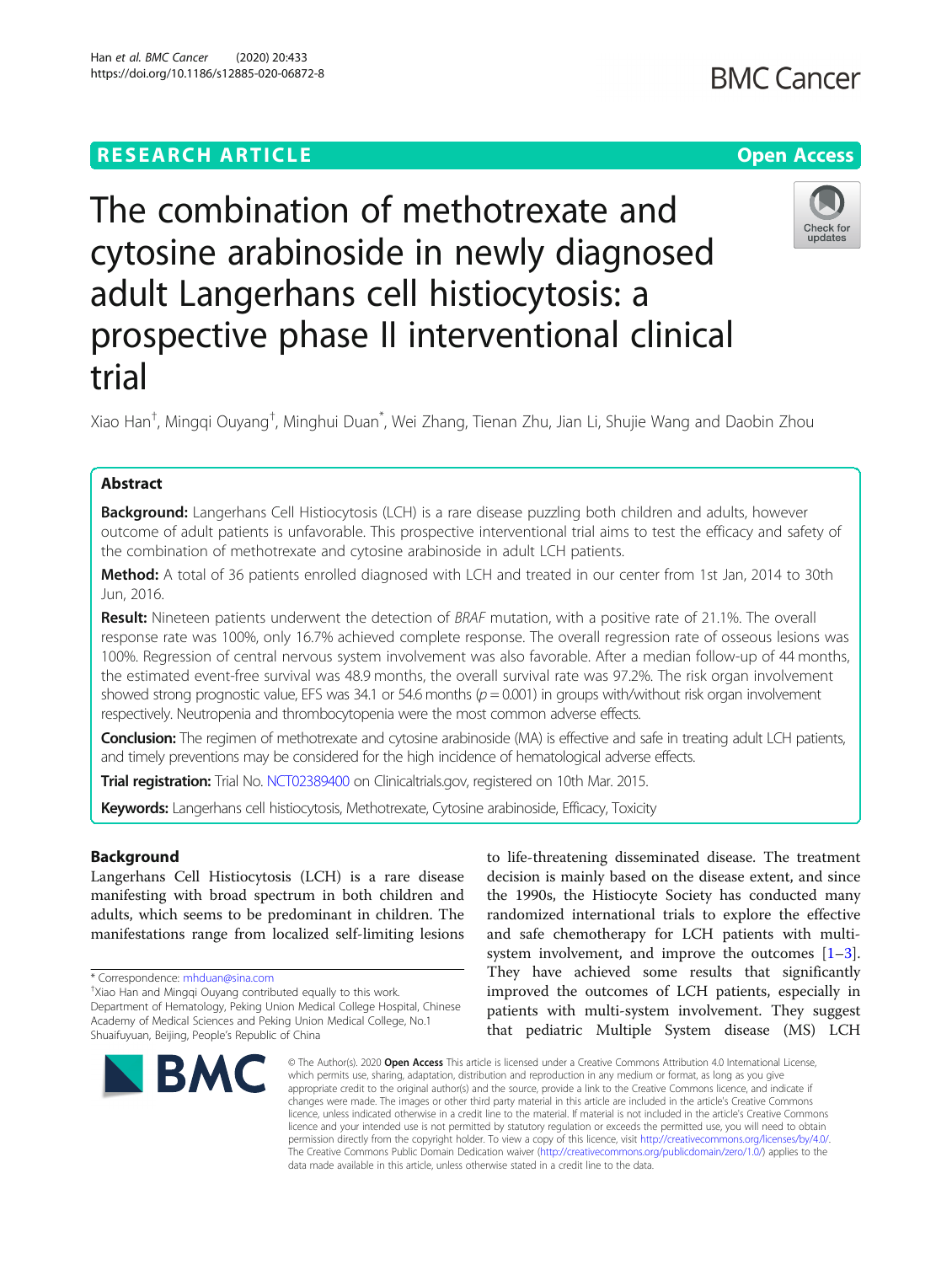patients is best managed with combination therapy for a prolonged duration, which may decrease the recurrence rate. However, the treatment for MS LCH patients is only well established in children, and most large-scale prospective clinical trial only involved pediatric patients as well [\[4](#page-10-0), [5](#page-10-0)].

The data for treatment in adult LCH patients is limited to case report or case series with limited prospective clinical trial [\[6](#page-10-0)]. In general, the same diagnostic and therapeutic approaches are applied in adults as in children. The classical regimen consisting of vinblastine and prednisone is also applied in adult LCH patients, and cytarabine is recommended in adult patients with risk organ involvement or multifocal disease [\[6](#page-10-0), [7](#page-10-0)]. However, according to our previous study, the VP (vindesine and prednisone) regimen showed limited efficacy in adults [[8\]](#page-10-0), and the prolongation of vinblastine may lead to irreversible neurotoxicity [[9\]](#page-10-0). There are predicaments calling for other regimens set for adult LCH patients. Existing evidences have supported that cytarabine showed superior effects on osseous lesions, and was recommended for adult LCH patients in the literature [[6,](#page-10-0) [10\]](#page-10-0). Cytarabine is a deoxycytidine analog that incorporates into DNA promoting strand breaks, they serve as alternative substrates for enzymes metabolizing naturally-occurring nucleosides and nucleotides and they compete with natural substrates. Cytarabine promotes both cell death and differentiation in leukemia cells and induces apoptosis through p38MAPK and JNK pathways  $[11, 12]$  $[11, 12]$  $[11, 12]$  $[11, 12]$  $[11, 12]$ . We also take lessons from our experience in treating primary central nervous system lymphoma (PCNSL) [[13\]](#page-10-0), and high dose intravenous methotrexate (MTX) is the most important and beneficial single agent in PCNSL [[14](#page-10-0)–[16](#page-10-0)], it acts as a potent inhibitor of dihydrofolate reductase (DHFR), and inhibition of thymidylate results in lack of DNA synthesis [[17\]](#page-10-0). According to the current knowledge of LCH, central nervous system and osseous lesions accounted for most LCH patients, which drives us taking the specific effects on these two systems into account. Therefore, we proposed the combination of MTX and cytarabine as an effective regimen for newly diagnosed adult LCH patients. And we conducted this prospective interventional clinical trial, aiming to explore the efficacy and safety of this regimen. The dose of cytarabine was determined based on experiences reported in the literature, while dose of MTX was referred from the course B of hyperCVAD regimen [\[3](#page-10-0), [13](#page-10-0), [18](#page-10-0)].

### Method

# Study design and objectives

This trial (Trial No. NCT02389400) is a prospective, single-center, single-arm, phase 2 interventional clinical trial, the objective of the study was to explore the efficacy and toxicity of the combination chemotherapy of Methotrexate and cytosine arabinoside (MA) in newly diagnosed adult Langerhans Cell Histiocytosis.

#### Patient entry and ethics approval

All patients enrolled in this trial had definitive pathological diagnosis of LCH, following the criteria defined by Histocyte Society (HS) [\[19\]](#page-10-0), briefly described as morphologic identification of the characteristic LCH cells, positive staining of S100, CD1a and (or) Langerin (CD207), additional Birbeck granules in lesional cells by electron microscopy may be used for patients without CD207 staining. The eligible criteria include newly diagnosed patients with no prior treatment for LCH, and age from 18 to 60 years old. Patients with single-system lung involvement, pregnancy or lactation. The BRAF-V600E mutation was detected by real-time polymerase chain reaction using biopsy tissues.

The trial was approved by the Ethical Institutional Review Board of the Peking Union Medical College Hospital in accordance with the Declaration of Helsinki, and all patients have written informed consents.

# Disease extent

Extent of disease was confirmed with physical examination, laboratory and radiographic studies. The baseline evaluations were performed after the confirmed diagnosis by histopathology and before the first cycle of therapy. All patients were stratified as Multi-system at risk disease (MS-RO+), Multi-system low-risk disease (MS-RO-) and multifocal single-system disease (SS-m) [[19](#page-10-0), [20\]](#page-10-0). MS-RO+ was defined as multiple system disease with risk organ involvement, including liver, spleen, and bone marrow. The liver involvement was diagnosed by Hepatomegaly that exceeded 3 cm below costal margin, and/or liver dysfunction and/or liver biopsy, and splenic enlargement that exceeded 2 cm below the costal margin in the midclavicular line was defined as spleen involvement, while hemocytopenia in at least 2 linear (anemia, neutropenia, and thrombocytopenia) was used to determine the bone marrow involvement [\[19\]](#page-10-0). Single system disease included multifocal bone disease (defined as lesions in 2 or more sites), localized special site involvement, such as CNS-risk lesions with intracranial soft tissue extension or vertebral lesions with intraspinal soft tissue extension, and the CNS-risk lesions indicated lesion in temporal bone, mastoid, sphenoid bone, and orbital bone, but vault lesions were not regarded as CNSrisk lesions [\[19](#page-10-0)]. The Single-system multifocal group (SSm) was defined as single system LCH with multifocal bone lesions [[19\]](#page-10-0). Patients diagnosed as multifocal single-system disease must undergo direct histopathological confirmation of lesions, and excluded the involvement of other organs. The bone involvement was diagnosed by direct pathological evidence and/or typical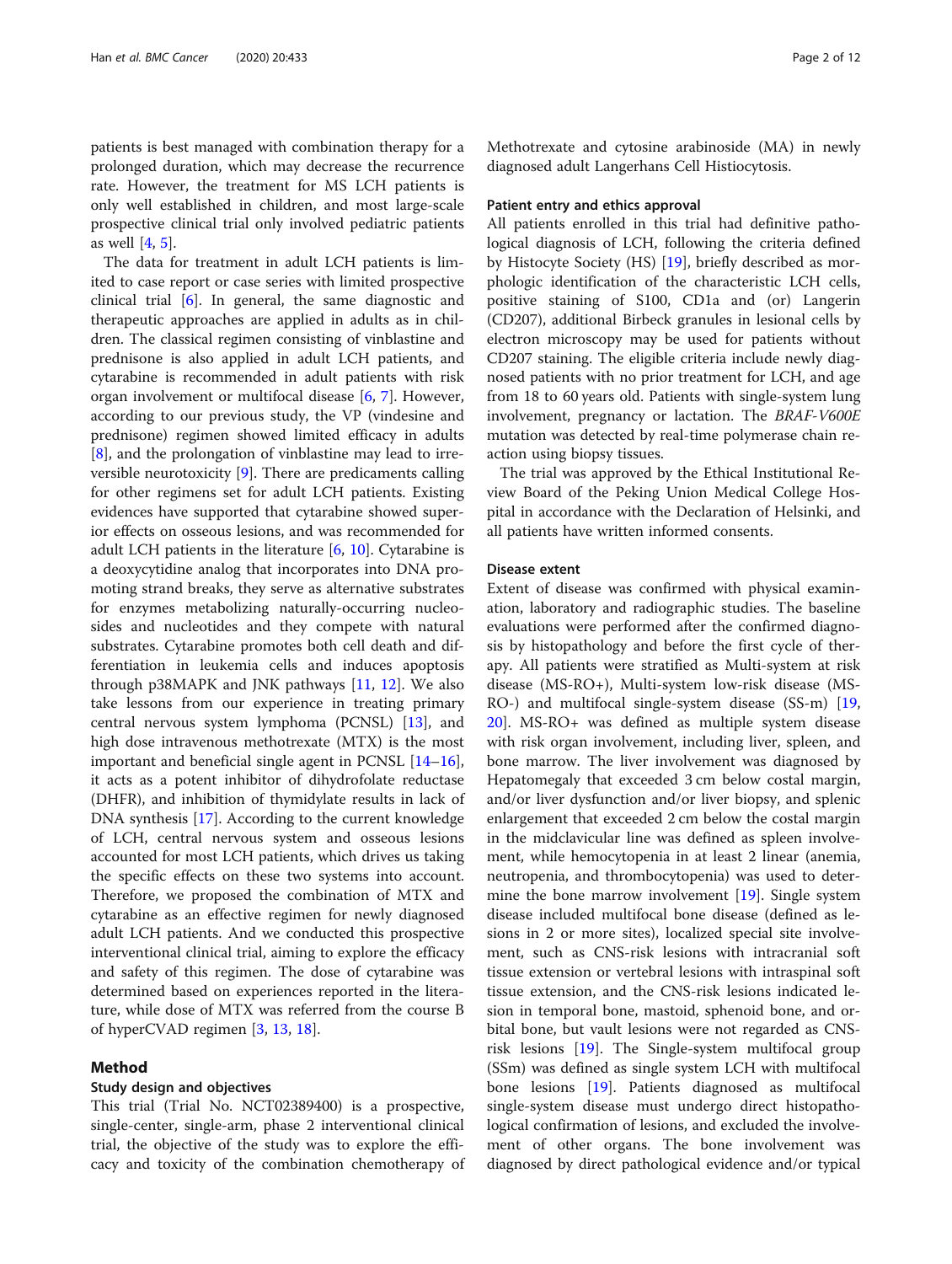lytic bone lesions on baseline imaging results. The CNS involvement was confirmed by CNS symptoms (such as central diabetes insipidus, suspected endocrinal abnormality secondary to pituitary dysfunction, etc), with mass lesion on MRI of head or abnormal uptake on PET/CT. Furthermore, the lung involvement was diagnosed by typical changes on high-resolution CT scanning or histopathological evidence.

# Treatment protocol

The MA regimen consist of intravenous methotrexate (MTX,  $1 \text{ g/m}^2$  body surface area) on day 1 and intravenous cytosine arabinoside  $(0.1 \text{ g/m}^2 \text{ body surface area})$  on days 1 to 5 of every 28-day cycle. Taking the economic factors of most Chinese patients, as well as the reference from the therapy of lymphoma, the planned number of cycle was 6, unless disease progression. Patients confront Grade 4 adverse events may delay the chemotherapy. Conventional post-hydration protocol was employed after MTX infusion [[21](#page-11-0)].

### Response evaluation

The status of LCH was classified into 4 types [\[19](#page-10-0), [22](#page-11-0)], non-active disease (NAD), defined as complete resolution of all symptoms and signs, active disease (AD)-regressive, which means continuous regression of symptoms or signs without new lesions, AD-stable, defined as persistence of symptoms or signs without new lesions, and AD-progressive which means disease progression with or without new lesions. In accordance to the guideline by  $HS<sup>19</sup>$ , a favorable response to treatment was defined as response-Better, including NAD and ADregressive, while response-Intermediate was defined as stable or mixed response, and response-Worse referred to disease progression.

The bone lesion response was evaluated by imaging scanning of bone lesions, such as PET-CT, MRI, or whole body bone scanning, we referred the RECIST criteria [\[23](#page-11-0)] in lymphoma as the criteria when evaluating the response of bone lesions, briefly the CR was defined as disappearance of all measurable lesions, PR was defined as decrease in target lesion diameter sum > 30%, PD means increase in target lesion diameter sum > 20%, and SD means lesions that cannot meet the criteria of other definitions [[23\]](#page-11-0). In addition, the complaint of bone aching may be also taken into consideration after exclusion of other co-existing diseases that lead to the aching. And patients with bone aching was evaluated by their symptoms, the complete resolution was defined as complete relief of pain, while partial resolution means an obvious pain relief, progressive disease was defined as pain getting worse, while stable disease means change that cannot meet the criteria of CR, PR, or PD.

The CNS response was based on imaging scanning, and the criteria was referred from RANO criteria for high-grade glioma [\[24](#page-11-0)], briefly the CR was defined as complete disappearance of all enhanced lesions for at least 4 weeks, PR was defined as at least 50% decrease in the sum of perpendicular diameters of enhancing disease, PD was defined as at least 25% increase in the sum of perpendicular diameters of enhancing disease, while SD means changes not qualify for CR, PR, PD, but no new lesions observed. The imaging scanning.

The follow-up imaging scanning of bone lesions was performed in the first year after treatment, and only repeat when a new lesion or recurrences suspected. The scanning of CNS involvement was performed once yearly after treatment during follow-up. The recurrence was defined as the occurrence of both clinical manifestations and abnormalities on imaging or laboratory tests.

### Adverse effect

Toxicity or adverse events during chemotherapy were documented and classified by National Cancer Institute Common Terminology Criteria for Adverse Events (CTCAE) Version 3.0.

## Statistical analysis

Endpoints of the study include overall response rate (ORR) after the last cycle of therapy, overall survival, event-free survival (EFS), incidence of adverse effects, and the mortality or morbidity. The ORR is considered as the rate of non-active disease or active diseaseregression; overall survival was calculated from the date of diagnosis until death or last follow-up, EFS was calculated from the date of diagnosis until date of event or the last follow-up. OS and EFS were estimated by Kaplan-Meier method. P-values < 0.05 were indicative of statistical significance, and Log-rank test was used. A power >80% required a sample number of 23 of the MA group to show the significant elongation of estimated EFS compared to our historical data from VP or CEVP group  $[8]$  $[8]$  (the historical estimated EFS was 12 months, the expected EFS is 30 months in the current study, 2 sided  $\alpha$  = 5%, Stata 12.0, exponential test).

# Result

# Patient characteristics (Table [1](#page-3-0))

The enrollment started from Jan. 2014, and ended on Jun. 2016 as a medium-term report, the last follow-up ended on Dec. 2018. The patient flow was presented in Fig. [1,](#page-5-0) 63 cases of untreated adult LCH patients were newly diagnosed during the enrollment, including 22 cases of single system disease, who were not enrolled for not meeting the inclusion criteria, 5 cases with multifocal single system disease and 36 cases with multiple system disease. Five patients in MS group were excluded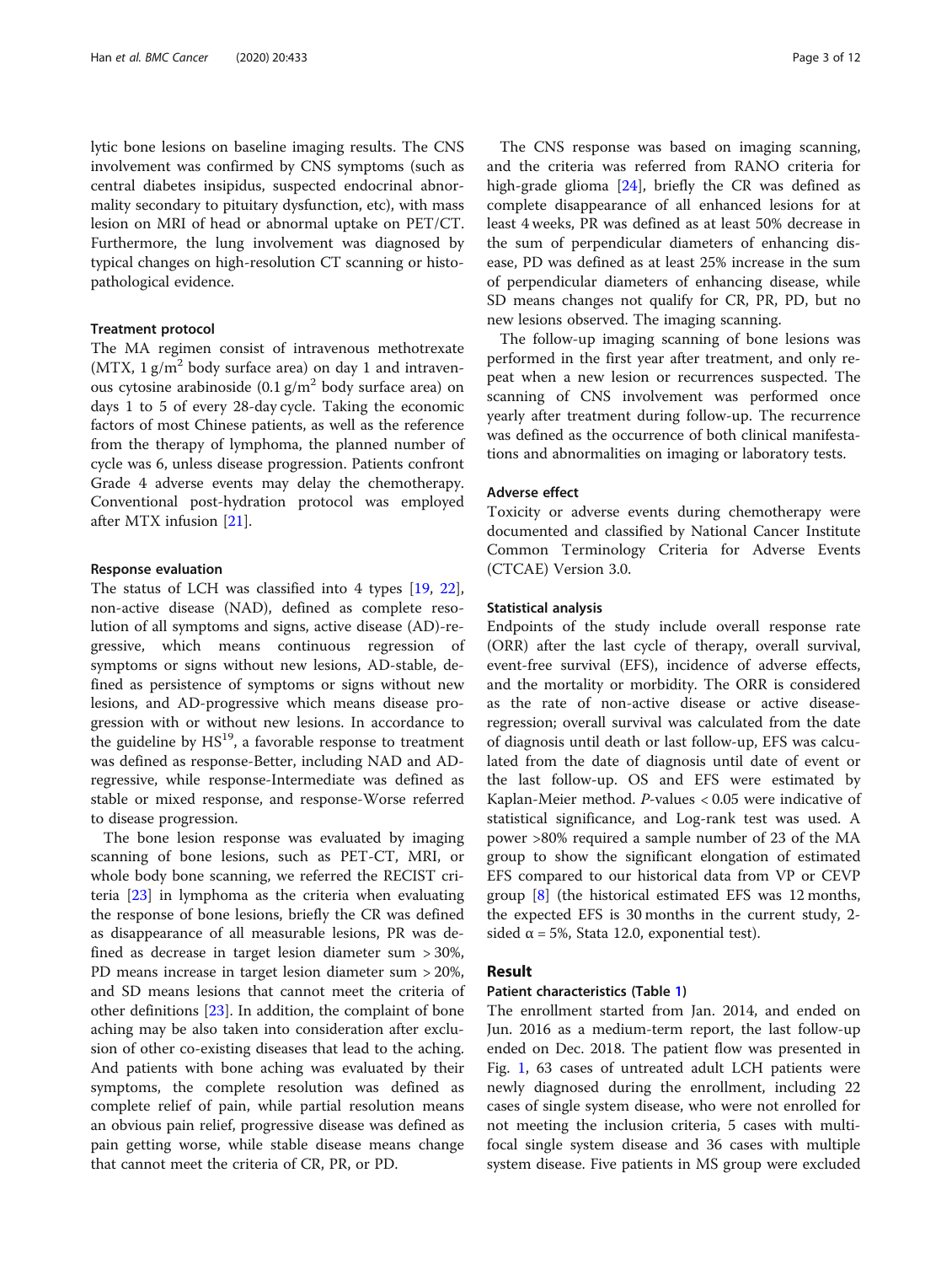### <span id="page-3-0"></span>Table 1 Clinical characteristics of adult LCH patients at the time of diagnosis

|                                                      | No.(ratio %)                                                         |  |  |
|------------------------------------------------------|----------------------------------------------------------------------|--|--|
| Total patient                                        | 36                                                                   |  |  |
| Gender                                               |                                                                      |  |  |
| Male                                                 | 21 (58.3%)                                                           |  |  |
| Female                                               | 15 (41.7%)                                                           |  |  |
| Age at diagnosis (yrs)                               |                                                                      |  |  |
| Median (range)                                       | 35.5 (18-57)                                                         |  |  |
| Disease classification                               |                                                                      |  |  |
| Multifocal single system (SS-m)                      | 5 (13.9%)                                                            |  |  |
| Multiple system without risk organ involvement (RO-) | 20 (55.6%)                                                           |  |  |
| Multiple system with risk organ involvement (RO+)    | 11 (30.6%)                                                           |  |  |
| Liver involvement                                    | 10 (27.8%)                                                           |  |  |
| Spleen involvement                                   | $1(2.8\%)$                                                           |  |  |
| Bone marrow (BM) involvement                         | $1(2.8\%)$                                                           |  |  |
| Other organ/system involvement                       |                                                                      |  |  |
| Pulmonary involvement                                | 21 (58.3%)<br>20/21 manifesting with pulmonary function disturbance. |  |  |
| Bone involvement                                     | 31 (86.1%)                                                           |  |  |
| Bone aching                                          | 18 (50%)                                                             |  |  |
| Lytic lesions                                        | 31 (86.1%)                                                           |  |  |
| Lesion sites                                         |                                                                      |  |  |
| Skull bone                                           | 22 (61.1%)                                                           |  |  |
| Vertebra                                             | 18 (50%)                                                             |  |  |
| Pelvis                                               | 13 (36.1%)                                                           |  |  |
| Ribs                                                 | 11 (30.6%)                                                           |  |  |
| Extremity bones                                      | 8 (22.2%)                                                            |  |  |
| Central nervous system involvement                   | 25 (69.4%)                                                           |  |  |
| Pituitary                                            | 23 (63.9%)                                                           |  |  |
| Other sites <sup>a</sup>                             | $2(5.6\%)$                                                           |  |  |
| Lymph nodes involvement                              | 21 (58.3%)                                                           |  |  |
| CNS-risk organ involvement                           | 8 (22.2%)                                                            |  |  |
| Thyroid involvement                                  | 7 (19.4%)                                                            |  |  |
| <b>BRAFV600E</b> mutation                            |                                                                      |  |  |
| No. of patients tested                               | 19                                                                   |  |  |
| No. of positivity                                    | 4 (21.1%)                                                            |  |  |

a<sub>other sites include hypothalamus in 1 cases and parenchyma near cranial basis in 1 case</sub>

from the trial for rejection of MA regimen based on their own choices. A total of 36 patients were enrolled in the study. The mean age was 35.5 years old, with the range from 18 to 57 years old. The diagnostic pathology was obtained in all patients, and no patients had prior therapy. The origin of pathology included 13 cases of bone lesion (36.1%), 5 cases of both lung (13.9%) and lymph node (13.9%), 4 cases of thyroid (11.1%), and 3 cases of soft tissue (8.3%), skin/mucosa (8.3%) and pituitary lesion (8.3%) respectively (Fig. [2\)](#page-6-0).

A total of 5 patients had multifocal single system disease (SS-m), 20 patients had multiple system disease without risk organ involvement, and the remaining 11 patients had risk organ involvement. Among the patients who suffered from risk organ involvement disease, 10 patients had liver involvement, 1 had spleen involvement, while 1 patient had both liver and bone marrow involvement. All the 5 patients with SS-m disease showed multifocal bone involvement, and was confirmed by direct histopathological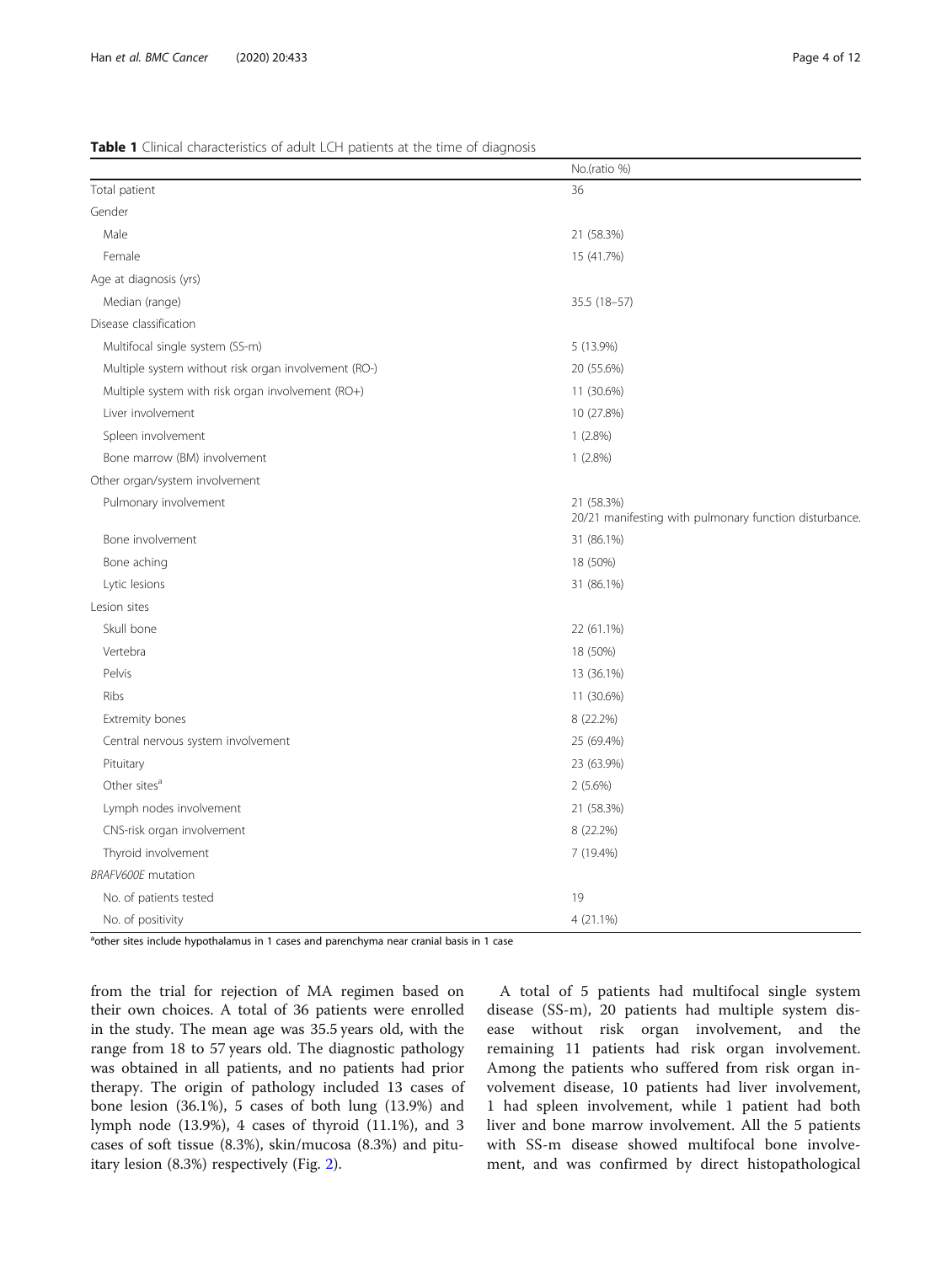examinations. Bone was the most frequently involved organ in our research, counted for 31 patients, and all of them showed typical lytic bone lesions on imaging screening, while 18 of them complaint of bone aching, and the most common osseous site was skull bone. Secondary to bone involvement, central nervous system involvement (25 cases,69.4%) and lymph node enlargement (21 cases, 58.3%) were also quite common, central diabetes insipidus was the most common symptom (22 cases, 61.1%) for patients with CNS involvement, while the pituitary was the most common site involved (23 cases, 63.9%), the remaining 2 cases of CNS involvement included one case in hypothalamus and one case in parenchyma near cranial base revealed by MRI of head. Many patients had lung disease, showing typical changes on High-Resolution CT scanning, and manifested with lung function disturbance. The involvement of CNS-risk organ, skin/mucosa, and thyroid were also observed in the cohort. Table [1](#page-3-0) shows the main clinical features of these 36 patients at diagnose.

A total number of 19 patients underwent the detection of BRAF V600E mutation, and 4 patients (21.1%) showed positive result validated by qPCR [\[25](#page-11-0)]. Among the 4 patients with positive BRAF V600E mutation, 2 belong to the SS-m group, and 2 belong to the MS-RO- group.

# Response and survival (Table 2) Overall response

All patients had completed the planned 6 cycles of therapy. A total of 36 patients were available for response and survival analysis. After the completion of therapy, the ORR was 100%, 6 patients achieved NAD, while 30 patients achieved AD-regressive disease after MA treatment.

# Response for bone involvement

The response for bone was mainly evaluated by imaging scanning of bone lesions, 31 cases showed imaging abnormity on PET-CT, MRI, or whole-body bone scan, and 12 patients achieved CR with the disappearance of bone lesions, while 19 patients achieved PR showing obvious decrease of measurable bone lesions. In addition, the complaint of bone aching was greatly improved, showing that 14 patients achieved CR for the complete pain relief, while 4 patients achieved PR for an obvious pain relief after therapy.

In the SS-m group, 20% of patients achieved CR in osseous involvement, the remaining achieved PR. And in the MS-RO- group, 17 patients (85.0%) were diagnosed with bone involvement, showing that the rate of CR was 52.9% and the rate of PR was 47.1%. While in the MS-RO+ group, the rate of bone involvement was 81.8%, and the rate of CR and PR was 22.2 and 77.8% respectively.

Table 2 Response to therapy and organ assessment

| <b>Table 2</b> Response to therapy and organ assessment |  |  |  |  |  |
|---------------------------------------------------------|--|--|--|--|--|
| 6                                                       |  |  |  |  |  |
| 36                                                      |  |  |  |  |  |
| $44(31-59)$                                             |  |  |  |  |  |
| 39.5 (12-59)                                            |  |  |  |  |  |
| 10                                                      |  |  |  |  |  |
| 1 (death from disease progression)                      |  |  |  |  |  |
| 36                                                      |  |  |  |  |  |
| 36                                                      |  |  |  |  |  |
| 6                                                       |  |  |  |  |  |
| 30                                                      |  |  |  |  |  |
|                                                         |  |  |  |  |  |
| 31                                                      |  |  |  |  |  |
| 12                                                      |  |  |  |  |  |
| 19                                                      |  |  |  |  |  |
| 18                                                      |  |  |  |  |  |
| 14                                                      |  |  |  |  |  |
| $\overline{4}$                                          |  |  |  |  |  |
| 25                                                      |  |  |  |  |  |
| 13                                                      |  |  |  |  |  |
| 12                                                      |  |  |  |  |  |
|                                                         |  |  |  |  |  |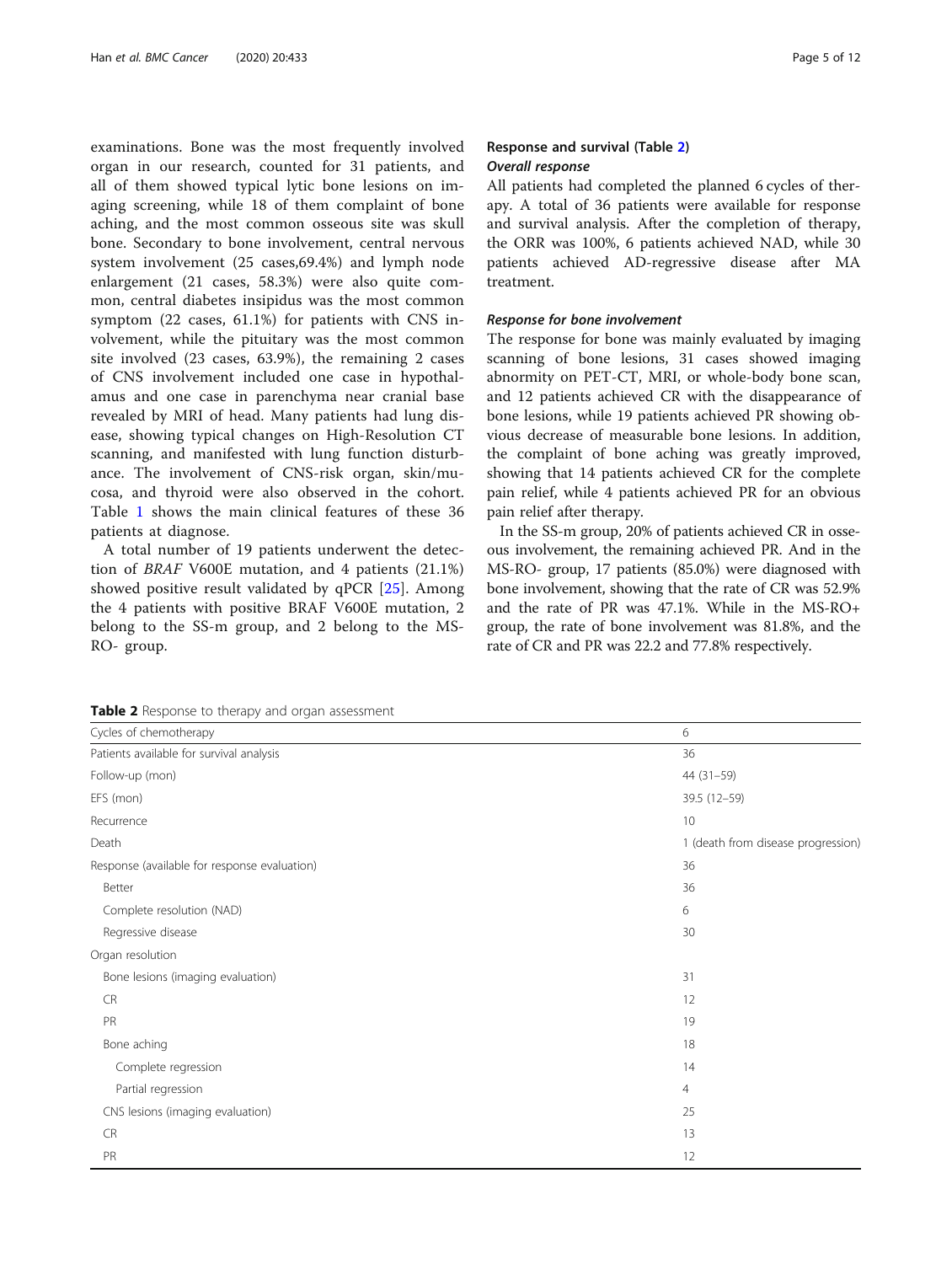# <span id="page-5-0"></span>Response for central nervous system involvement

A total of 25 patients showed CNS involvement, during the follow-up imaging scanning, 13 cases achieved CR, while 12 achieved PR on imaging results, and the ORR was 100%, patients with partial response on CNS involvement showed obvious shrinkage of pituitary lesions on MRI or reduced metabolic uptake on PET/CT, which are still abnormal. Although most of them had diabetes insipidus as long-term sequelae.

In the MS-RO- group, the rate of CNS involvement was 70%, while the rate of CR and PR was 64.3 and 35.7%. while in the MS-RO+ group, the CNS involvement occurred in all patients, showing the rate of CR and PR as 36.4 and 63.6% respectively.

# Survival and reactivation

The median follow-up was 44 months, range 31–59 months. Among the whole cohort, 10 cases (27.8%) of reactivation were observed, 7 in MS-RO+ patients, and 2 in MS-RO- patients, while the remaining one patient in the SS group, the median time to relapse was 22 months (range: 12-54 months). One patient with MS-RO- disease died from disease progression quickly after recurrence, the interval between diagnosis and relapse was 35 months. The overall survival rate was 97.2% after a median followup of 44 months (1 death), the average EFS of this group was 48.9 months (95% CI: 43.4–54.5 months). The average EFS in patients with risk organ involvement was 34.1 months (95% CI: 23.1–45.1 months), which is significantly inferior to that in patients without risk organ involvement (average EFS: 54.6 months, 95% CI: 49.8–59.4 months,  $p =$ 0.001, Fig. [3\)](#page-9-0), the latter group included patients with single-system disease and multi-system disease without risk organ involvement. Furthermore, The average EFS in MS-RO- group was 55.5 months (95% CI: 51.0–60.0

months), which is also significantly superior to that in MS-RO+ group ( $p = 0.001$ , Fig. [3\)](#page-9-0). However, no significant difference was observed in other proposed groups ([Sup](#page-10-0)[plement Figure S1\)](#page-10-0).

## Adverse effects

No treatment-related death was observed in this study. Grade 4 adverse effects were only observed in hematological events, and neutropenia was the most common adverse effect observed. Among the 29 cases (80.6%) of neutropenia, the majority of patients manifested with grade 4 adverse effect (23 cases, 63.9%), while 5 cases (13.9%) with grade 3 neutropenia and 1 case (2.8%) with grade 2. Thrombocytopenia (15 cases, 41.7%) was quite common as well, grade 4 thrombocytopenia (platelet less than  $25 \times 10$  [[9](#page-10-0)]/L) was documented in 7 patients (19.4%). In addition to 2 cases of grade 3 infectious events (1 lung infection and 1 gastrointestinal infection), no more grade 3 or 4 non-hematological adverse effects were observed. Table [3](#page-7-0) describes all adverse events of 36 patients during chemotherapy.

# **Discussion**

LCH is a disease that affect patients at all ages, but prominent in children with the estimated incidence of 3–5 per million patients [[6,](#page-10-0) [26\]](#page-11-0). The precise incidence of LCH in adult is unknown but much lower than that in children. Studies focused on adult LCH are limited for its rarity, this current trial is one of the large prospective cohort in the literature of adult LCH. Unlike the slight female predominance reported by J. S. Malpas and A. J. Norton in 1996 [[27\]](#page-11-0), who also reported a large cohort in the literature, male patients counted more in our cohort. On the other hand, craniofacial osseous lesion is the most affected site in adult LCH patients which is similar

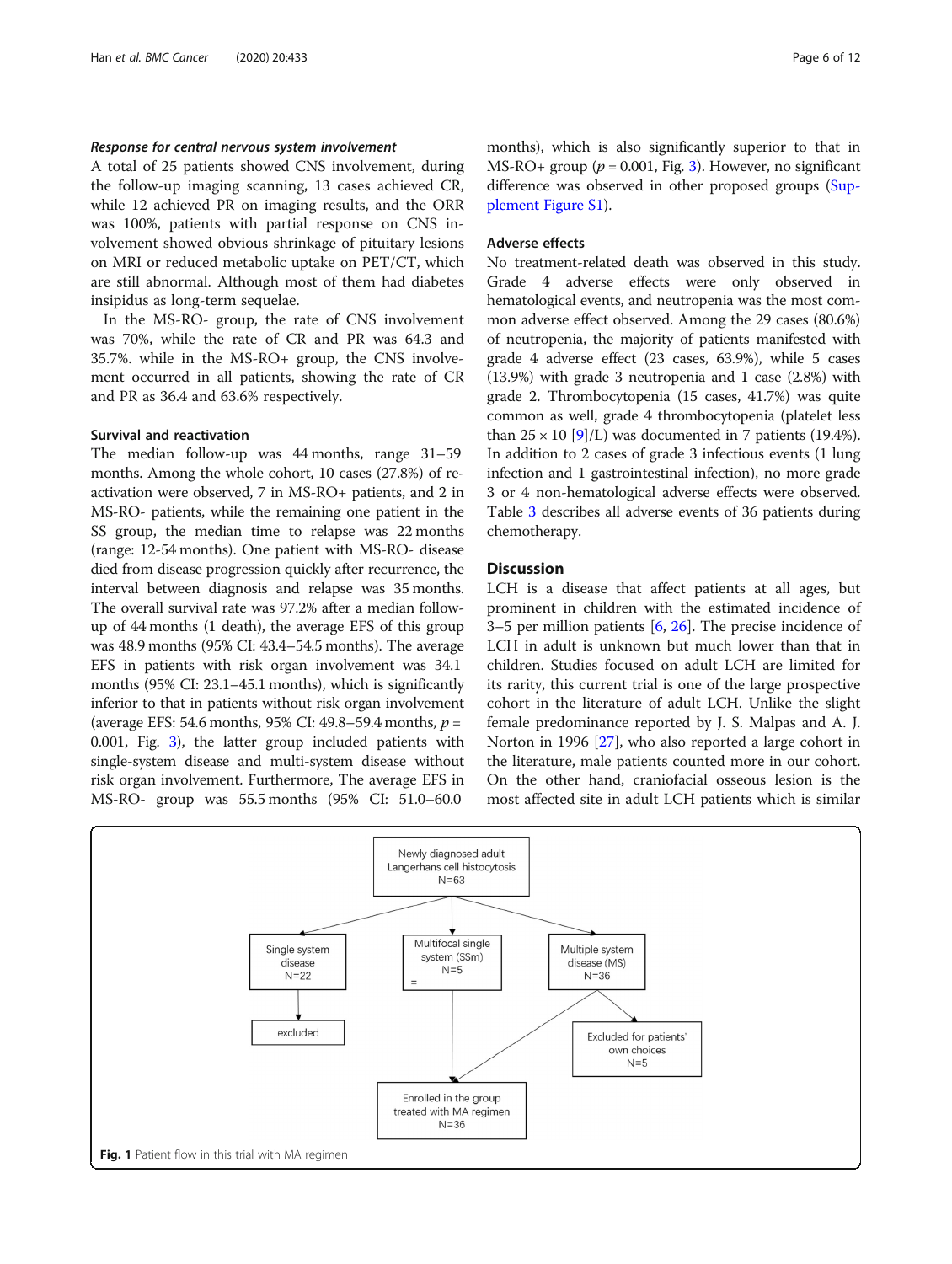<span id="page-6-0"></span>

to that in pediatric patients [[28,](#page-11-0) [29](#page-11-0)], manifesting with lytic bone lesions. Central nervous system (CNS) is also one of the most affected site in LCH patients, and unfortunately, this involvement always leads to late sequelae that is hard to cure, and may bother patients through their lives. Central diabetes insipidus is the most common manifestation of CNS involvement [[29\]](#page-11-0), in this cohort the incidence of diabetes insipidus was 61.1%, which is much higher than the estimated rate of 25% [[30\]](#page-11-0). The relative high incidence of diabetes insipidus may be resulted from the selection bias as our center is one of the largest general hospital and consultation center in China. In addition to hypothalamic pituitary region disease, neurodegenerative disease is also manifested as late sequelae with typical findings on magnetic resonance imaging (MRI), the median interval from diagnosis of this disease is 3.9 years according to previous study [\[31](#page-11-0)], but this was not evaluated in the cohort because of the limit of follow up.

The origin of LCH cell seems to be well understood as the deep insight of the molecular mechanism [\[32](#page-11-0)]. The detection of BRAF V600E active mutation has been widely employed in many studies [\[33,](#page-11-0) [34\]](#page-11-0), and has lead the understanding of LCH to neoplastic nature. In addition to the BRAF mutation, somatic MAP2K1 mutations also showed high prevalence in BRAF V600E– negative Langerhans cell histiocytosis [\[35](#page-11-0)], both BRAF and MAP2K1 mutation plays its role in mitogenactivated protein kinase (MAPK) activation pathway,

supporting the central role of ERK activation in LCH pathogenesis [\[36,](#page-11-0) [37\]](#page-11-0). The reported rate of positivity of BRAF mutation is 40–65% [\[34](#page-11-0), [36](#page-11-0), [38](#page-11-0), [39](#page-11-0)], in our group, only 21.1% patients showed positive BRAF mutation, the rate is lower than that in western studies, but is similar to a recent Japanese study, showing the rate of positive mutation of 20% [[40](#page-11-0)]. In another Chinese group, the rate of positive mutation of BRAF is similarly low as 22.4% [[41\]](#page-11-0). Although only 19 patients underwent BRAF mutation detection in our cohort, the similar lower result may speculate that there is a difference in the mutation between different races. Also, some studies have revealed that other somatic mutations of the MAPK pathway were recurrently detected in BRAF V600E-negative patients [[35](#page-11-0)–[37](#page-11-0)]. This result not only calls for the generalized application of BRAF mutation detection, also for the detection of other somatic mutations of the MAPK pathway.

One impressive result of our study is the high overall response rate of the combination of methotrexate and cytosine arabinoside. The treatment strategy is not satisfying in adult LCH patients, this situation leads to emergencies of many international studies that search for an effective and safe regimen, vinblastine combined with prednisone is the classical regimen used in pediatric LCH patients, showing favorable efficacy and safety [\[1](#page-10-0), [4,](#page-10-0) [5](#page-10-0)]. Intensified treatment significantly increases rapid response and reduces mortality in risk MS-LCH, and the prolongation of duration did show some benefit [[2,](#page-10-0) [3](#page-10-0)].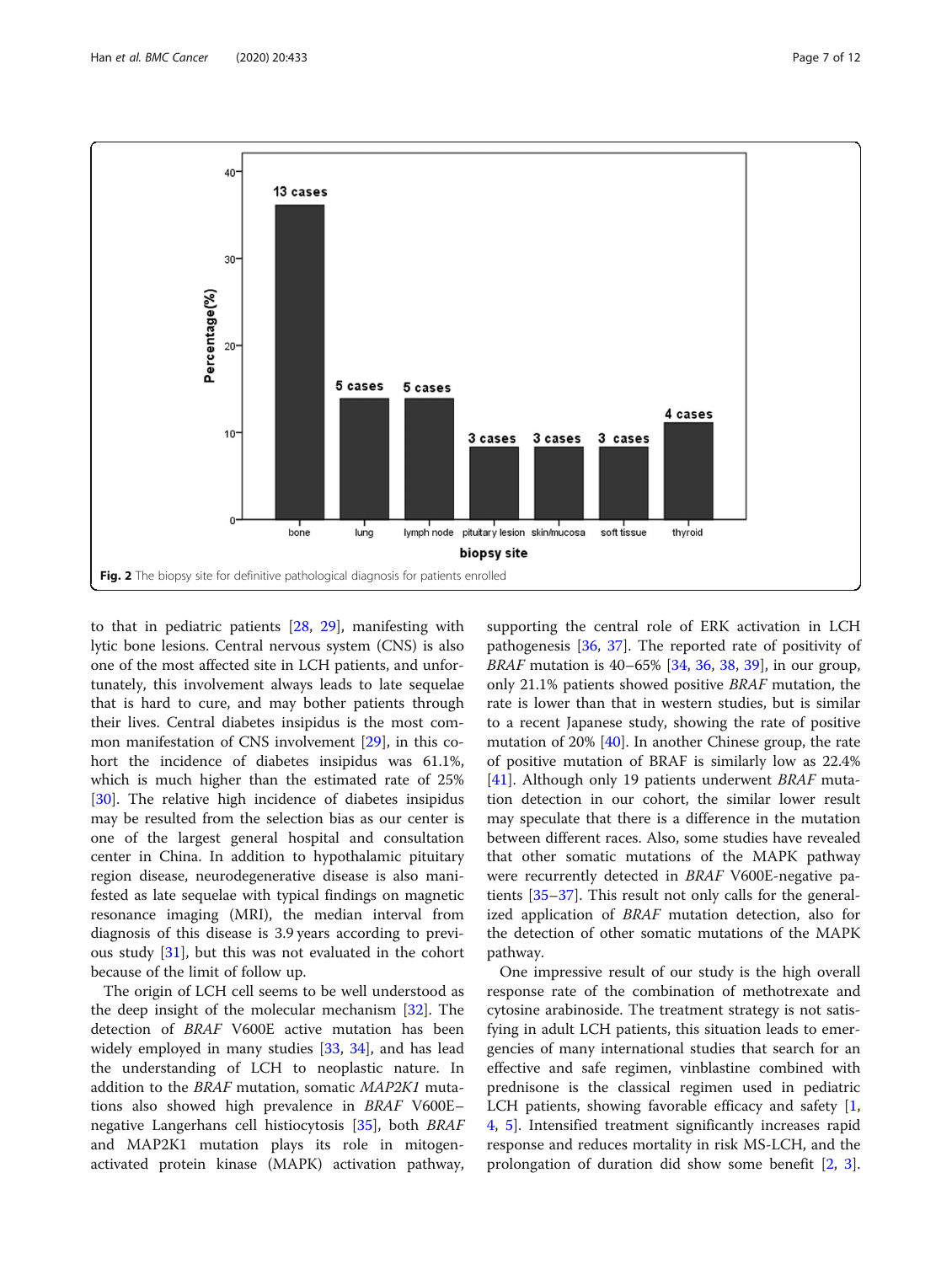<span id="page-7-0"></span>Table 3 Adverse effects in patients with LCH treated with MA regimen

| Adverse Effects            | No. (%)                                           |
|----------------------------|---------------------------------------------------|
| Hematological toxicity     |                                                   |
| Neutropenia                | 29 (80.6%)                                        |
| Grade 2                    | 1(2.8%)                                           |
| Grade 3                    | 5 (13.9%)                                         |
| Grade 4                    | 23 (63.9%)                                        |
| Thrombocytopenia           | 15 (41.7%)                                        |
| Grade 1                    | 1(2.8%)                                           |
| Grade 2                    | $2(5.6\%)$                                        |
| Grade 3                    | 5 (13.9%)                                         |
| Grade 4                    | 7 (19.4%)                                         |
| Non-hematological toxicity |                                                   |
| Allergic reaction          | 8 (22.2%)                                         |
| Grade 1                    | $1(2.8\%)$                                        |
| Grade 2                    | 7 (19.4%)                                         |
| Liver function abnormality | 3 (8.3%)                                          |
| Grade 2                    | 3(8.3%)                                           |
| Nausea                     | 5 (13.9%)                                         |
| Grade 1                    | 1(2.8%)                                           |
| Grade 2                    | 4 (11.1%)                                         |
| Vomit                      | 3(8.3%)                                           |
| Grade 1                    | $2(5.6\%)$                                        |
| Grade 2                    | $1(2.8\%)$                                        |
| Diarrhea                   | 3(8.3%)                                           |
| Grade 1                    | 3 (8.3%)                                          |
| Infection event            | 4 (11.1%)                                         |
| Grade 2                    | 2 (1 case of gingival, and 1 case of skin)        |
| Grade 3                    | 2 (1 case of lung, and 1 case of digestive tract) |

No death from chemotherapy observed

However, the resource in adult is limited, and these data showed relative lower efficacy and higher toxicity, and the prolongation of treatment seemed to increase the incidence of irreversible neurotoxicity [[9\]](#page-10-0). Our previous study showed that the overall response rate of vindesine and prednisone (VP) regimen was 64.3%, and the intensive regimen of cyclophosphamide, etoposide, vindesine and prednisone (CEVP) was not superior to VP regimen, showing the overall response rate as 70% [[8\]](#page-10-0). Another disadvantage of VP regimen in adult is the higher recurrence rate and mortality when compared to pediatric patients [\[28](#page-11-0)]. As a result, the unfavorable result has pushed forward other chemotherapy aiming to improve the prognosis of adult patients. When considering the combination of potential effective chemotherapy regimen, we paid special attention to the osseous response and CNS response because of the high incidence of involvement of these two systems. Cytosine arabinoside has achieved

satisfying response when combined with other agents in pediatric patients, both the Japan LCH Study Group (JLSG) 96 protocol study and 02 protocol study [\[42,](#page-11-0) [43](#page-11-0)] reported appreciable results. In the JLSG-02 study, an intensified regimen containing cytosine arabinoside achieved good response or partial response rate (GR/PR) of 76.2% in RO+ group, and 93.7% in RO- group. Furthermore, in the study that focused on the bone lesions in adult LCH patients, which was reported by Cantu in 2012 [\[10](#page-10-0)], the results showed that single agent cytosine arabinoside achieved the best response when compared to other two chemotherapy regimen (VP regimen and single agent 2-CdA). The overall response rate in patients treated with Ara-C was 79%, which was much higher than that in other two groups, 16% in VP group and 41% in 2-CdA group. In terms of CNS involvement, Although MTX seems to show limited benefits in LCH-III study in children, high-dose MTX regimen still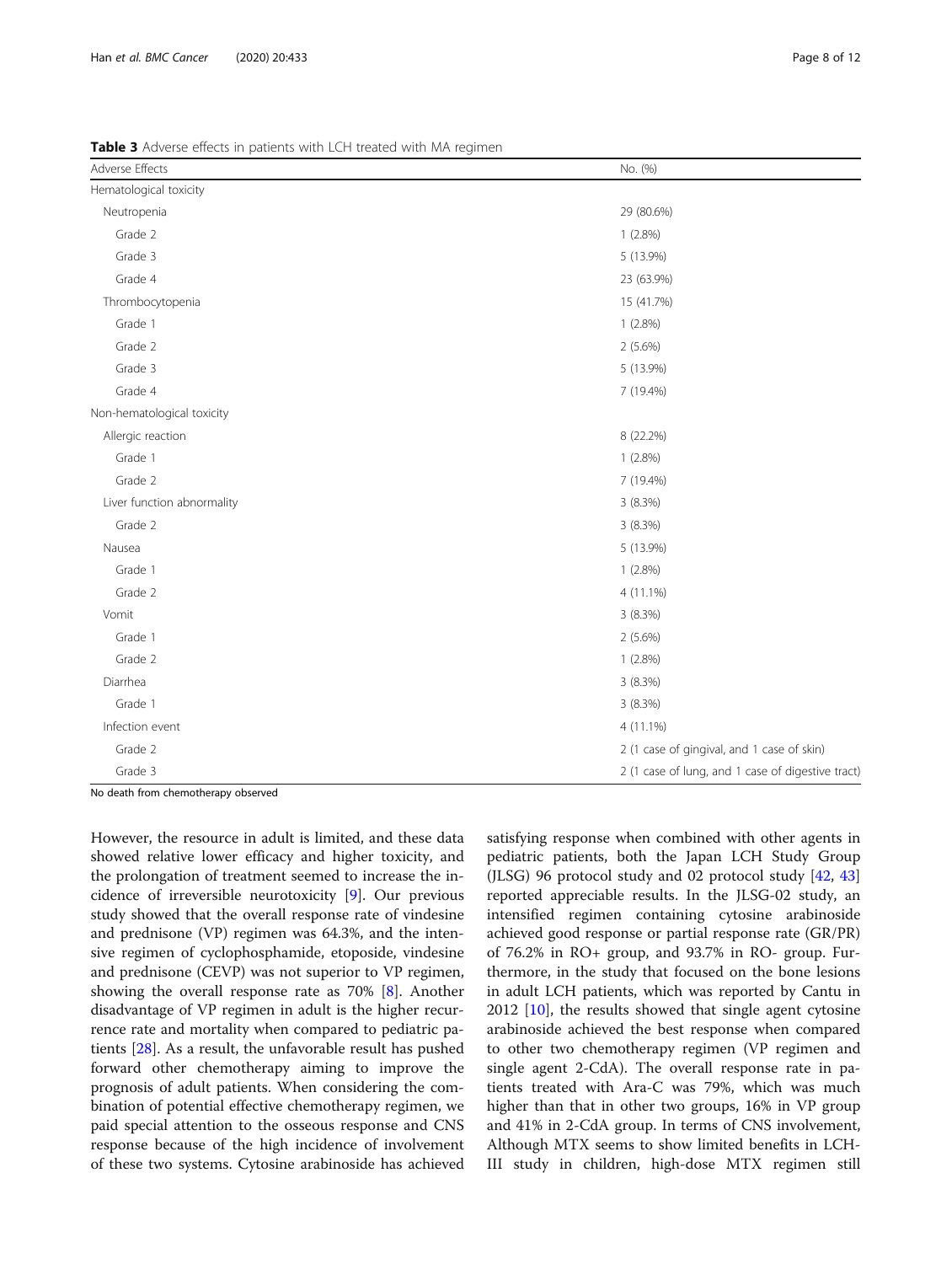attracted our attention for its ability to get through blood-brain barrier [[14,](#page-10-0) [44\]](#page-11-0), as well as the successful experience in primary central nervous system lymphoma [[13\]](#page-10-0) and a potential benefit in bone lesions reported in other osseous cancer [\[45](#page-11-0)]. We also altered the dose of MTX to achieve better response in central nervous system. There is a puzzle when applying new regimens on patients with rare, life-threatening disease like LCH, ethical issues have been taken into consideration, and the trial was approved by the Ethical Institutional Review Board of the Peking Union Medical College Hospital in accordance with the Declaration of Helsinki.

In our cohort, the overall response is 100%, with a complete response rate of 16.7% and a partial response rate of 83.3%, the estimated average EFS is 48.9 months, and the overall survival rate after a median follow-up of 44 months was 97.2%. Although the rate of Non-Active disease (NAD) was relatively lower, most patients showed stable status without clinical manifestations. The overall recurrence rate in our study is 27.8%, which is much lower than that from our previous retrospective study [[8\]](#page-10-0) when compared to the classic VP regimen or intensive CEVP regimen (the overall recurrence rate was 73.3, 71 and 78.6% in the CEVP and VP group respectively). Although this result is limited by the relatively short follow-up, but it is also quite inspiring and deserves longer follow-up. In other studies that put effort in exploring an effective regimen for adult LCH patients. Saven and his colleague [[46\]](#page-11-0) explored the single agent cladribine in treating LCH in 13 adult patients, and this single agent showed overall response rate of 75%, and tolerable toxicity with hematologic adverse effect as the main toxicity. And this agent was further retrospectively analyzed in a 7-case cohort [\[47](#page-11-0)] showing durable effect in 86% patients despite the small sample size. Enrico Derenzini and his colleague [[48](#page-11-0)] explored the efficacy of MACOP-B regimen in 11 patients, the overall response rate was confirmed to be 100%, with a complete response of 73% and a partial response rate of 27%, and overall progression free survival was 64% in this 11-case cohort. A brief summary of these regimen is shown in Table [4.](#page-9-0)

The overall osseous regression rate was 100% in this reported cohorts, bone aching disappeared in most patients, and significantly improved in others. The abnormity on imaging scanning also improved with the complete resolution rate of 38.7% and partial response rates of 61.3%. The osseous regression is better when compared to the single agent Ara-C reported in the literature [[10\]](#page-10-0). The CNS regression was also favorable on imaging scanning, with the complete response of 52% and partial response of 48%. although most patients manifested with diabetes insipidus as sequelae, but this can be well-controlled with drugs.

It is important to determine the prognostic factors timely to make clinical decisions. In the pediatric cohort, the age less than 2 years old, risk organ involvement, the duration of treatment, as well as the rapid response at 6 weeks all show clear prognostic value [[2,](#page-10-0) [3,](#page-10-0) [6](#page-10-0), [49](#page-11-0), [50](#page-11-0)]. In the current cohort, we examined the value of risk organ involvement in multi-system LCH patients, despite the limited risk organ involvement sample and the limited recurrence cases, risk organ involvement still showed strong prognostic value in EFS, the estimated average EFS in MS-RO+ group was significantly lower than that in MS-RO- group ( $p = 0.001$ ). This result confirms the prognostic value of risk organ involvement, and coincides with the result in pediatric group.

In addition to the high response rate, the MA regimen was also well tolerated. During the chemotherapy and follow-up, the main adverse effect is hematological toxicity, which is similar the study using MACOP-B regimen (Methotrexate, Doxorubicin, Cyclophosphamide, Vincristine, Bleomycin, Prednisone) [\[48](#page-11-0)]. A total of 80.6% patient encountered with neutropenia at different grade, and grade 4 neutropenia is the majority, but only 2 cases of grade 3 infection events were recorded, most patients recovered from neutropenia after supportive therapy including granulocyte colony-stimulating factor (G-CSF) infusion. Thrombocytopenia is one other common adverse effect in MA regimen [[51,](#page-11-0) [52\]](#page-11-0), the total incidence of thrombocytopenia was 41.7%, and the grade 4 event rate was 19.4%, although there is no lifethreatening hemorrhage event recorded during the trial, we also recommend a conventional application of platelet infusion when considering the high prevalence of thrombocytopenia. Other non-hematologic adverse effect includes allergic reaction, liver function abnormity, and gastrointestinal events such as diarrhea, nausea, and vomiting, and all these adverse effects are well controlled and tolerated.

Prominent limitations of this study include insufficient sample number and the limited follow-up, especially the sample number of patients with risk organ involvement. Relative lower incidence of LCH in adult patients when compared to pediatric patients contributes to the limited sample number. However, considering the limited data in adult LCH patients, the current trial still provides some important and inspiring information for newly diagnosed adult patients. The combination of methotrexate and cytosine arabinoside showed favorable response in adult LCH patients, especially for patients with osseous lesions or central nervous system involvement. The prognostic value of risk organ involvement was confirmed by the inferior EFS duration in RO+ group when compared to patients without risk organ involvement. In addition, the regimen is safe for adult patients because tolerable adverse effects were observed during the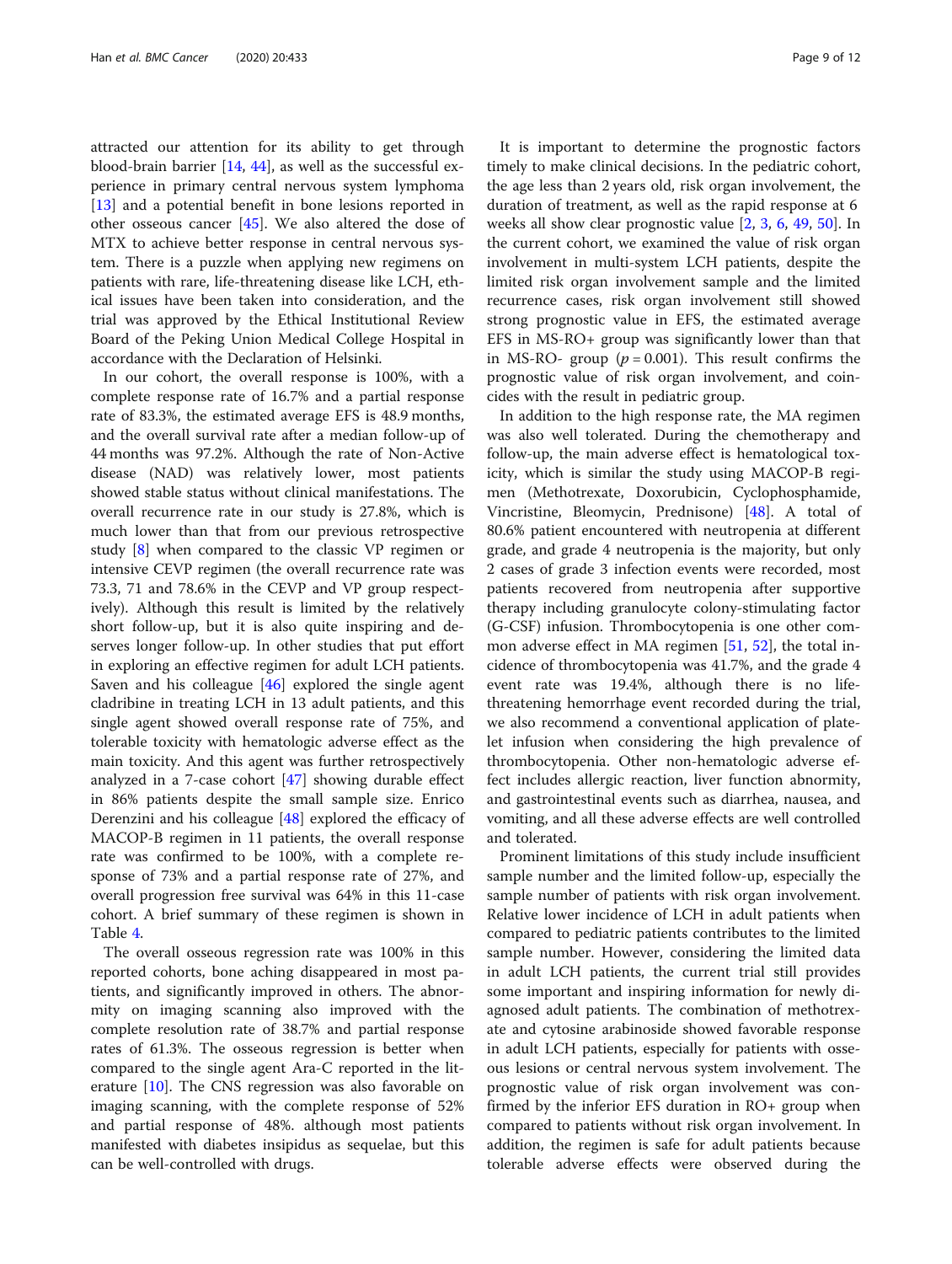<span id="page-9-0"></span>Table 4 Summary of trials exploring regiments treated for adult LCH patients

| Year | Author                  |     | patient number Fisrt line regimen | Overall response rate PFS or reactivation |                         | 3-4 grade hematological toxicity            |
|------|-------------------------|-----|-----------------------------------|-------------------------------------------|-------------------------|---------------------------------------------|
| 1999 | Alan Saven              | 13  | Cladribine                        | 75%                                       | N/A                     | Neutropenia 7/13 (53.8%)                    |
| 2012 | Maria A. Cantu          | 19  | Vinblastine+ prednisone           | 16%                                       | N/A                     | 75%                                         |
|      |                         | 22  | $2$ -CdA                          | 41%                                       | N/A                     | 37%                                         |
|      |                         | 24  | ARA-C                             | 79%                                       | N/A                     | 20%                                         |
| 2013 | 7. ADAM                 |     | Cladribine                        | 86%                                       | N/A                     | Neutropenia 6/7 (86%)                       |
| 2015 | <b>Fnrico Derenzini</b> | -11 | MACOP-B                           | 100%                                      | Overall 64%             | Neutropenia 4/11 (36.4%)                    |
| 2016 | Duan MH                 | 31  | <b>CEVP</b>                       | 68.8%                                     | Reactivation rate 73.3% | Neutropenia 35.6%<br>Thrombocytopenia 8.9%  |
|      |                         | 14  | VP                                | 70%                                       | Reactivation rate 71%   | Neutropenia 48.4%<br>Thrombocytopenia 12.9% |

N/A Not Applicable, MACOP-B cyclophosphamide, doxorubicin, methotrexate, vincristine, bleomycin, prednisone, CEVP cyclophosphamide, vindesine, etoposide, prednisone, VP vindesine, prednisone



Fig. 3 Survival of adult patients with LCH. a The overall EFS of the entire group in our study. b The overall survival of the entire group in our study. c The EFS of adult patients with and without risk organ involvement. The diamond represents group with risk organ involvement, while the square represents the group without risk organ involvement, including the multi-system disease and single system disease. d The EFS of adult patients with multi-system disease with and without risk organ involvement. The diamond represents MS-RO+ group, while the square represents the MS-RO- group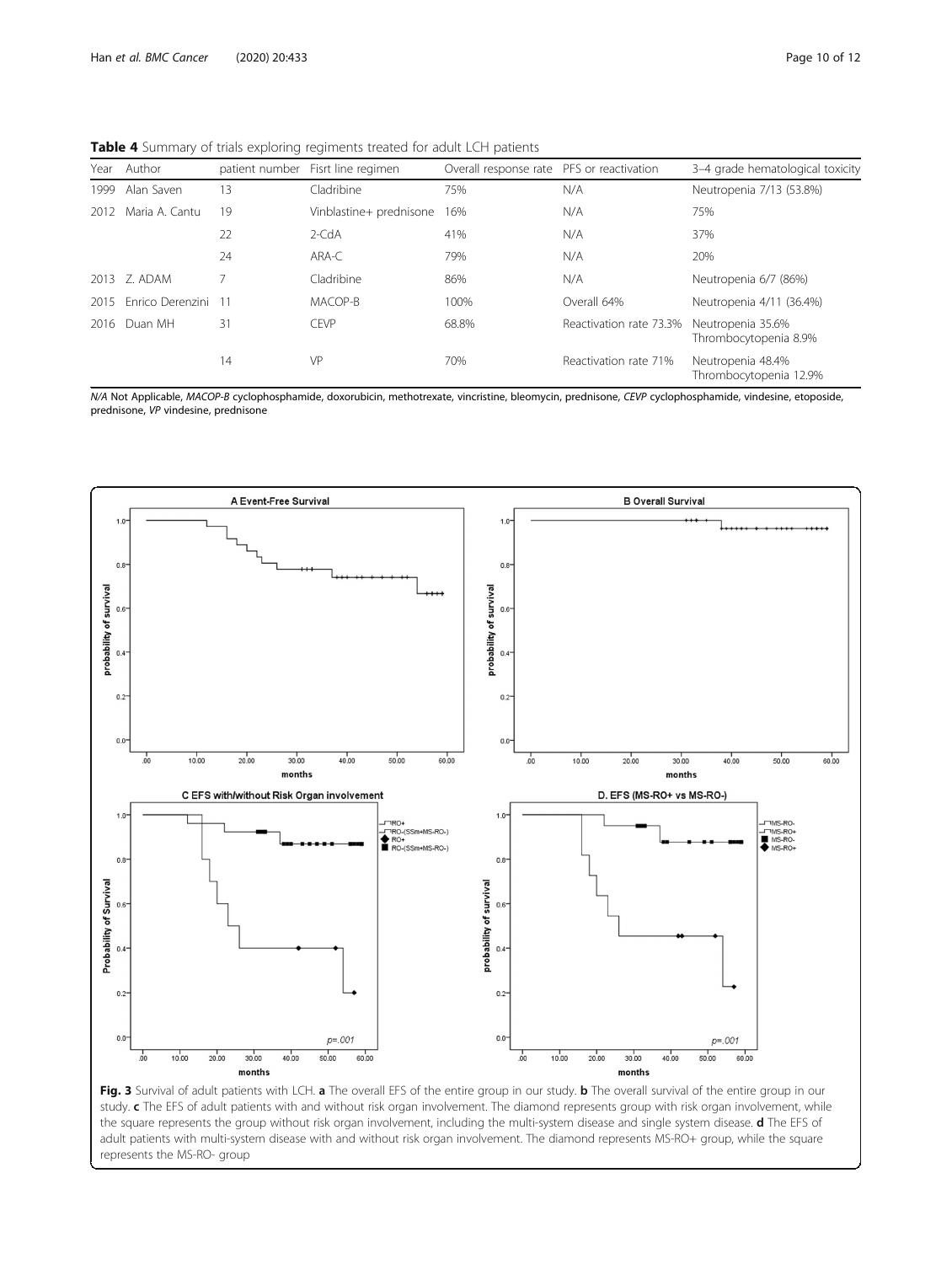<span id="page-10-0"></span>follow-up. Obviously, a longer follow-up is needed for better understanding of the long-term survival, recurrence, and mortality of the MA regimen. Also, more evidence, especially evidence from large-scale clinical trial, is needed for the wider promotion and application of this regimen. International cooperation is highly desired for designing a randomized trial exploring the further efficacy of MA regimen in newly diagnosed adult LCH patient.

# Conclusion

For the moment, we recommend that MA may be a good choice for newly diagnosed adult LCH patients, and conventional application of platelet infusion for preventing or treating thrombocytopenia.

### Abbreviations

AD: Active disease; CEVP: Cyclophosphamide, etoposide, vindesine and prednisone; CNS: Central nervous system; CTCAE: Common Terminology Criteria for Adverse Events; DFHR: Dihydrofolate reductase; EFS: Event-free survival; G-CSF: Granulocyte colony-stimulating factor; GR/PR: Good response or partial response rate; HS: Histocyte Society; JLSG: Japan LCH Study Group; LCH: Langerhans Cell Histiocytosis; MA: Methotrexate and cytosine arabinoside; MACOP-B: Methotrexate, Doxorubicin, Cyclophosphamide, Vincristine, Bleomycin, Prednisone; MAPK: Mitogen-activated protein kinase; MRI: Magnetic resonance imaging; MS: Multiple System disease; MS-RO+: Multi-system at risk disease; MS-RO-: Multi-system low-risk disease; MTX: Methotrexate; NAD: Non-active disease; ORR: Overall response rate; PCNSL: Primary central nervous system lymphoma; SS-m: Multifocal singlesystem disease; VP: Vindesine and prednisone

### Acknowledgements

Not applicable.

## Authors' contributions

Contribution: M.D. and D.Z designed and conducted the study, M.D. also revised the manuscript critically for important intellectual content. X. H collected clinical data and revised the manuscript critically for important intellectual content. M.O. collected and analyzed the data, and drafted the manuscript. W.Z., T.Z., J.L., and S.W. performed the study and collected clinical data. All authors have read and approved the manuscript.

#### Funding

Not applicable.

#### Availability of data and materials

The datasets generated and/or analysed during the current study are not publicly available due to privacy of patients, but are available from the corresponding author on reasonable request.

#### Ethics approval and consent to participate

The trial was approved by the Ethical Institutional Review Board of the Peking Union Medical College Hospital in accordance with the Declaration of Helsinki, and all patients gave written informed consent.

#### Consent for publication

Not applicable.

#### Competing interests

The authors declare no competing financial interests.

Received: 13 June 2019 Accepted: 15 April 2020 Published online: 18 May 2020

### Supplementary information

Supplementary information accompanies this paper at [https://doi.org/10.](https://doi.org/10.1186/s12885-020-06872-8) [1186/s12885-020-06872-8](https://doi.org/10.1186/s12885-020-06872-8).

Additional file 1: Figure S1. The survival analysis of other predetermined subgroups.

### Received: 13 June 2019 Accepted: 15 April 2020 Published online: 18 May 2020

#### References

- 1. Gadner H, Grois N, Arico M, et al. A randomized trial of treatment for multisystem Langerhans' cell histiocytosis. J Pediatr. 2001;138(5):728–34.
- 2. Gadner H, Grois N, Potschger U, et al. Improved outcome in multisystem Langerhans cell histiocytosis is associated with therapy intensification. Blood. 2008;111(5):2556–62.
- 3. Gadner H, Minkov M, Grois N, et al. LCH-III therapy prolongation improves outcome in multisystem Langerhans cell histiocytosis. Blood. 2013;121(25): 5006–14.
- 4. Gadner H, Heitger A, Grois N, Gatterer-Menz l, Ladisch S. Treatment strategy for disseminated Langerhans cell Histiocytosis. Med Pediatr Oncol. 1994;23: 72–80.
- 5. Minkov M, Grois N, Heitger A, Potschger U, Westermeier T, Gadner H. Treatment of multisystem Langerhans cell histiocytosis. Results of the DAL-HX 83 and DAL-HX 90 studies. DAL-HX study group. Klin Padiatr. 2000;212: 139–44.
- 6. Allen CE, Ladisch S, McClain KL. How I treat Langerhans cell histiocytosis. Blood. 2015;126(1):26–35.
- 7. Girschikofsky M, Arico M, Castillo D, et al. Management of adult patients with Langerhans cell histiocytosis\_recommendations from an expert panel on behalf of euro-Histio-net. Orphanet J Rare Dis. 2013;8:72.
- 8. Duan MH, Han X, Li J, et al. Comparison of vindesine and prednisone and cyclophosphamide, etoposide, vindesine, and prednisone as first-line treatment for adult Langerhans cell histiocytosis: a single-center retrospective study. Leuk Res. 2016;42:43–6.
- Tin SNW, Martinduverneuil N, Idbaih A, et al. Efficacy of vinblastine in central nervous system Langerhans cell histiocytosis: a nationwide retrospective study. Orphanet Jof Rare Dis. 2011;6(1):83.
- 10. Cantu MA, Lupo PJ, Bilgi M, Hicks MJ, Allen CE, McClain KL. Optimal therapy for adults with Langerhans cell histiocytosis bone lesions. PLoS One. 2012; 7(8):e43257.
- 11. Novotny L, Rauko P. Cytarabine conjugates with biologically active molecules and their potential anticancer activity. Neoplasma. 2009;56(3): 177–86.
- 12. Garcia-Cano J, Roche O, Cimas FJ, et al. p38MAPK and chemotherapy: we always need to hear both sides of the story. Front Cell Dev Biol. 2016;4:69.
- 13. Han X, Ji Y, Ouyang M, Zhu T, Zhou D. Efficacy and safety of HD-MTX based systemic chemotherapy regimens: retrospective study of induction therapy for primary central nervous system lymphoma in Chinese. Sci Rep. 2017;7(1): 17053.
- 14. Citterio G, Reni M, Gatta G, Ferreri AJM. Primary central nervous system lymphoma. Crit Rev Oncol Hematol. 2017;113:97–110.
- 15. Han CH, Batchelor TT. Diagnosis and management of primary central nervous system lymphoma. Cancer. 2017;123(22):4314–24.
- 16. Moulignier A, Lamirel C, Picard H, et al. Long-term AIDS-related PCNSL outcomes with HD-MTX and combined antiretroviral therapy. Neurology. 2017;89(8):796–804.
- 17. Bertino JR. Cancer research: from folate antagonism to molecular targets. Best Pract Res Clin Haematol. 2009;22(4):577–82.
- 18. Kantarjian HM, O'Brien S, Smith TL, et al. Results of treatment with hyper-CVAD, a dose-intensive regimen, in adult acute lymphocytic leukemia. J Clin Oncol. 2000;18:3.
- 19. Windebank K, Nanduri V. Langerhans cell histiocytosis. Arch Dis Child. 2009; 94(11):904–8.
- 20. Lahey ME. Prognostic factors in histiocytosis X. Am J Pediatr Hematol Oncol. 1981;3(1):57–60.